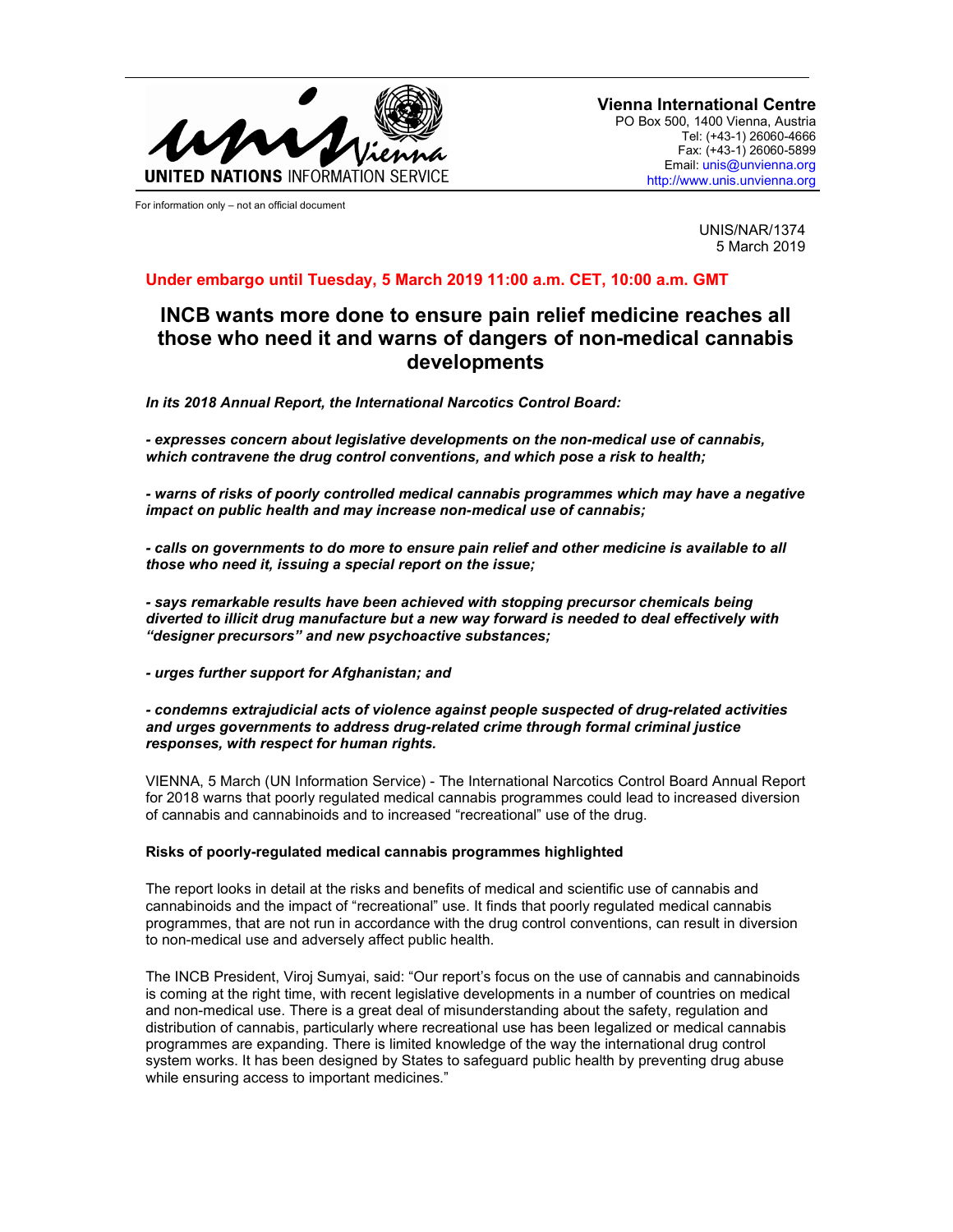### **Changes in perception of risks of cannabis**

In addition, the report says the perception of the risk of cannabis can be weakened by poorly regulated medical cannabinoids programmes. This may have contributed to the legalization of nonmedical cannabis use. The President warns that it could also reduce public concern about the dangers of cannabis use: "Legalization of cannabis for recreational purposes, as seen in a small number of countries, represents not only a challenge to the universal implementation of the treaties and the signatories to the treaties, but also a significant challenge to health and wellbeing, particularly among young people."

INCB remains committed to constructive dialogue with governments of countries where recreational use of cannabis is being permitted.

### **Lack of availability of pain relief and other important medicines still a major concern**

The Board calls on governments to do more to end the unnecessary suffering of people who do not have access to pain relief medicines, which will contribute to achieving Sustainable Development Goal three – ensure healthy lives and promote well-being for all at all ages.

However, it also warns that the oversupply of controlled medicines, beyond the needs of patients, can pose an increased risk of diversion and abuse.

The President of INCB, Mr. Sumyai, said: "People are unnecessarily suffering pain and undergoing surgical procedures without anaesthesia, because of the lack of access to controlled medicines in some parts of the world. In other places uncontrolled access is leading to diversion and abuse. We need to ensure more even access to these pain relief medicines."

The Board is publishing a special supplement on availability entitled "Progress on ensuring adequate access to international controlled substances for medical and scientific purposes". It looks at what is being done to ensure adequate access and how governments can be further helped to address this situation.

The supplement includes the findings of INCB's first global assessment of access to important psychotropic substances, such as those used to treat anxiety and epilepsy, which shows a growing global consumption gap. The report notes that 80 per cent of people with epilepsy live in low- and middle-income countries, where the level of consumption of essential anti-epileptic medicines under international control remains either low or unknown.

In low-income countries where the number of doctors is limited, INCB recommends that a broader range of health-care professionals, such as specially trained nurses, be allowed to prescribe controlled substances.

#### **INCB calls for more support for Afghanistan**

The drug control challenges facing Afghanistan are highlighted in the report. It notes that there have been significant increases in illicit opium production up to 2017, when the size of illicit opiate economy surpassed the value of total national licit exports.

The INCB President said the Board has been reviewing the developments in close cooperation with the Afghan Government: "If efforts to address the drug problem are not effective, poverty, insurgency and terrorism may prevail." The Board has invoked article 14 bis of the 1961 Single Convention on Narcotic Drugs, which means INCB is calling on the international community and the United Nations to urgently provide further assistance to help Afghanistan address these challenges.

Regional highlights in the report cast light on the specific drug control problems facing different parts of the world. There has been a continuing shift in policy and legislation on cannabis across North America. In Canada, the Cannabis Act, on providing legal access to cannabis for non-medical purposes and controlling and regulating its production, distribution, sale and possession, came into force in October 2018. That same month, the Supreme Court of Mexico ruled that the prohibition of the use of cannabis for non-medical purposes was unconstitutional. Legislative changes concerning the non-medical use of cannabis occurred in various states of the United States. Meanwhile the opioid